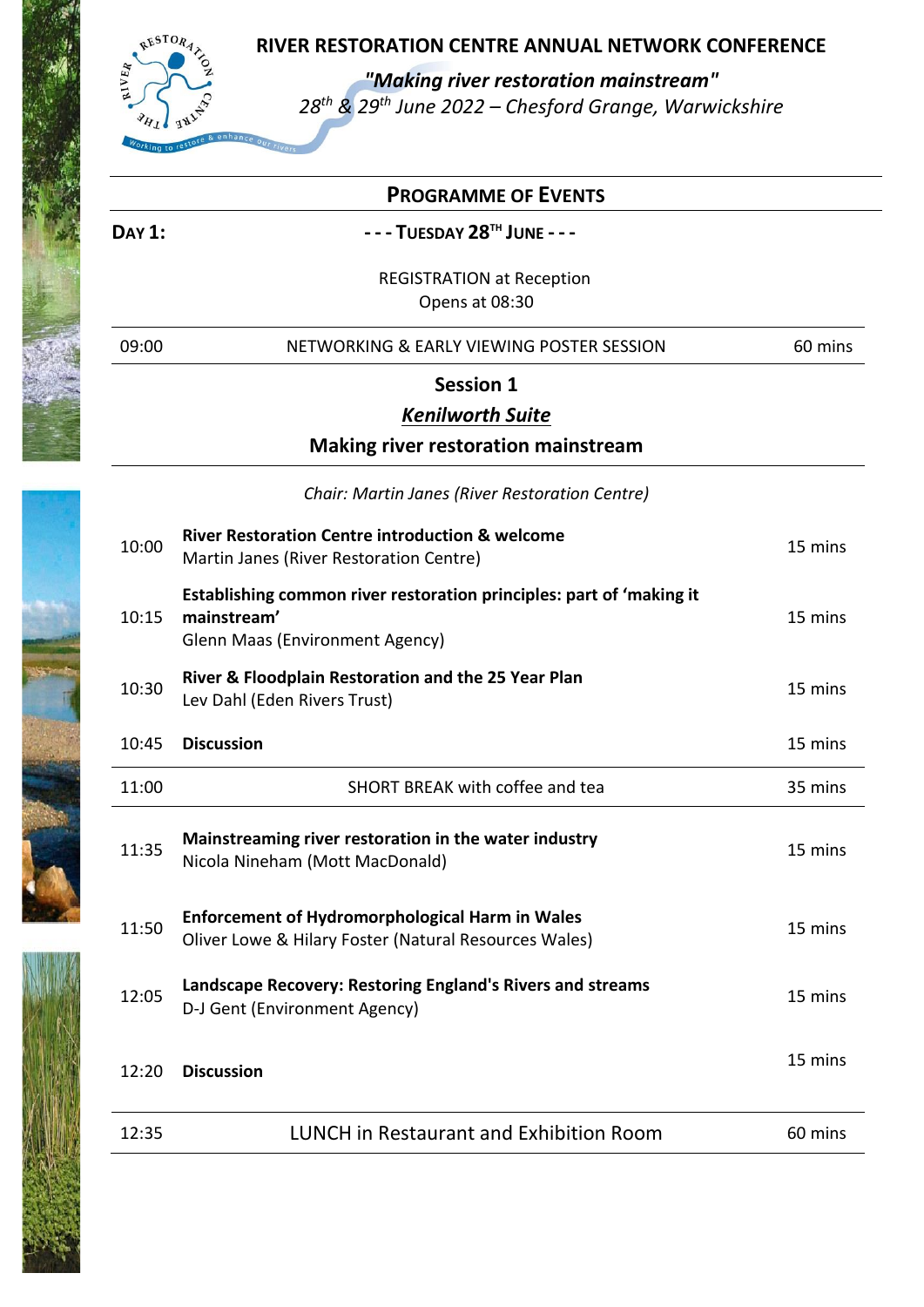# RESTORA **AIVER**

# **RIVER RESTORATION CENTRE ANNUAL NETWORK CONFERENCE**

*"Making river restoration mainstream" 28th & 29th June 2022 – Chesford Grange, Warwickshire*

| <b>Session 2</b> |                                                                                                                         |                                                                                                     |                                                                                              |         |
|------------------|-------------------------------------------------------------------------------------------------------------------------|-----------------------------------------------------------------------------------------------------|----------------------------------------------------------------------------------------------|---------|
|                  | <b>Kenilworth Suite</b><br>Naturally functioning systems                                                                | <b>Stratford</b><br>Reinstating natural processes in<br>confined urban environments                 | <b>Avon Suite</b><br>Working with landowners &<br>farming communities                        |         |
|                  | Chair: Phil Boon (River Restoration Centre)                                                                             | Chair: Jason Winslow (RSK)                                                                          | Chair: Ann Skinner (River Restoration<br>Centre)                                             |         |
| 13:35            | The role of vegetation in Nature Based<br><b>Restoration and Management</b><br>Matthew O'Hare (cbec eco-engineering UK) | <b>Kingshurst Brook Restoration</b><br>Andrew Apanasionok (Warwickshire<br>Wildlife Trust)          | <b>Wansbeck Nature Recovery and River</b><br><b>Restoration Plan</b><br>Neil Burrows (AECOM) | 15 mins |
| 13:50            | <b>River Restoration and Climate</b><br>George Heritage (Dynamic Rivers)                                                | Reconnecting ourselves and our rivers with<br>the European Eel<br>Jack Wootton (Forth Rivers Trust) | Dynamic and up the hill: Restoration on<br>the Larig<br>Amelia Heath (Forth Rivers Trust)    | 15 mins |
| 14:05            | <b>Discussion</b>                                                                                                       | <b>Discussion</b>                                                                                   | <b>Discussion</b>                                                                            | 10 mins |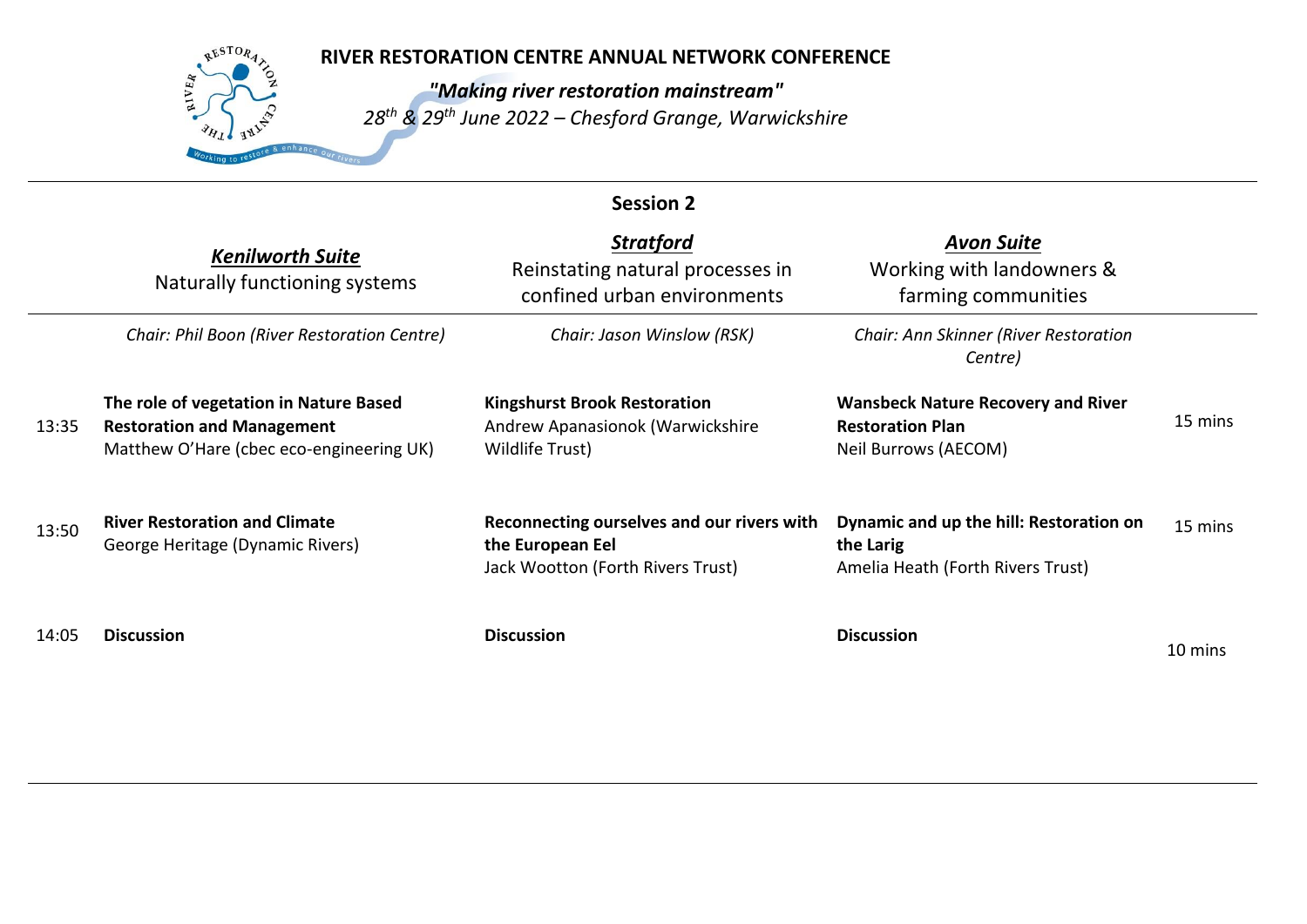# RESTORA **AIVER**

# **RIVER RESTORATION CENTRE ANNUAL NETWORK CONFERENCE**

*"Making river restoration mainstream" 28th & 29th June 2022 – Chesford Grange, Warwickshire*

# **Session 2 – continued…**

| 14:15 | Will beavers make river restoration<br>practitioners redundant? Beavers and the<br>future of river restoration<br>Stewart Clarke (National Trust) | Integrating river restoration within<br>engineered flood risk management<br>schemes $-$ improving the chalk river<br>habitat of Houghton Brook<br>Matt Ross (Mott MacDonald) & Mattie<br><b>Biddulph (Environment Agency)</b> | <b>Natural Environment Investment</b><br>Readiness Fund (NEIRF) & The Power of<br><b>Synergy-Catchment Scale Restoration in</b><br>the Esk Valley, North York Moors<br><b>National Park</b><br>Christopher Watt (North York Moors<br><b>National Park Authority)</b> | 15 mins |
|-------|---------------------------------------------------------------------------------------------------------------------------------------------------|-------------------------------------------------------------------------------------------------------------------------------------------------------------------------------------------------------------------------------|----------------------------------------------------------------------------------------------------------------------------------------------------------------------------------------------------------------------------------------------------------------------|---------|
| 14:30 | Implementing stage zero in the Evenlode<br>catchment: from strategy to design and<br>delivery<br>Eleanore Miles (Atkins)                          | <b>Engineered Floating Ecosystems: An</b><br>innovative tool for urban aquatic<br>biodiversity gain and ecological restoration<br>Nick Schreiner (Biomatrix Water)                                                            | <b>Discussion</b>                                                                                                                                                                                                                                                    | 15 mins |
| 14:45 | <b>Discussion</b>                                                                                                                                 | <b>Discussion</b>                                                                                                                                                                                                             | <b>Discussion</b>                                                                                                                                                                                                                                                    | 10 mins |
|       |                                                                                                                                                   | Posters & Exhibition in Exhibition Room                                                                                                                                                                                       |                                                                                                                                                                                                                                                                      |         |
| 14:55 |                                                                                                                                                   | with tea and coffee                                                                                                                                                                                                           |                                                                                                                                                                                                                                                                      | 45 mins |
|       |                                                                                                                                                   | Vote for your favourite poster                                                                                                                                                                                                |                                                                                                                                                                                                                                                                      |         |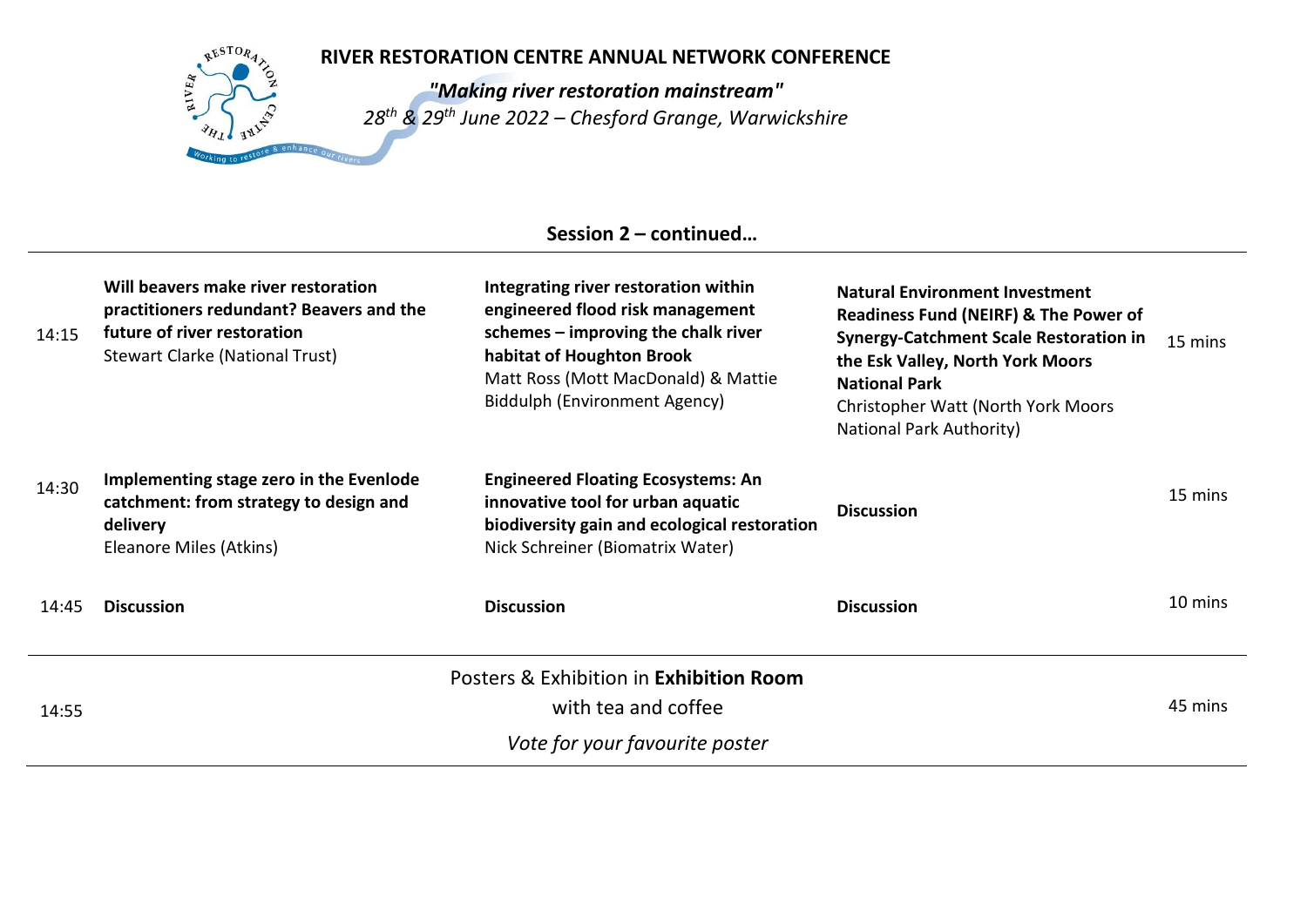RESTORA

**AIVER** 

*"Making river restoration mainstream" 28th & 29th June 2022 – Chesford Grange, Warwickshire*

|       | <b>Session 3</b>                                                                  |                                                                                                             |                                                                                                                                                |         |  |
|-------|-----------------------------------------------------------------------------------|-------------------------------------------------------------------------------------------------------------|------------------------------------------------------------------------------------------------------------------------------------------------|---------|--|
|       | <b>Kenilworth Suite</b><br>Catchment planning                                     | <b>Stratford</b><br>Addressing fine sediment & nutrients                                                    | <b>Avon Suite</b><br>Citizen Science survey methods                                                                                            |         |  |
|       | Chair: Sally German (Arup)                                                        | Chair: Jennifer Collins (WSP)                                                                               | <b>Chair: Marc Naura (River Restoration</b><br>Centre)                                                                                         |         |  |
| 15:40 | Roch catchment WFD & enhancement<br>strategy<br>Adam Chapman (Environment Agency) | An Integrated Approach to Catchment<br><b>Restoration on a River SAC</b><br>Emma Smail (Trent Rivers Trust) | Citizen Science as a conservation tool<br>Amy Fergusson (Forth Rivers Trust)                                                                   | 15 mins |  |
| 15:55 | <b>A BRILliant Action Plan</b><br>Emma Lewin (Atkins)                             | Evidence-led mitigation of fine sediment<br>pollution on the Tyne<br>Jack Bloomer (Tyne Rivers Trust)       | ObstacEELS $-$ citizen science aiding the<br>migration of the European eel<br>Wanda Bodnar (Thames Estuary<br>Partnership) & Azra Glover (ZSL) | 15 mins |  |
| 16:10 | <b>Discussion</b>                                                                 | <b>Discussion</b>                                                                                           | <b>Discussion</b>                                                                                                                              | 10 mins |  |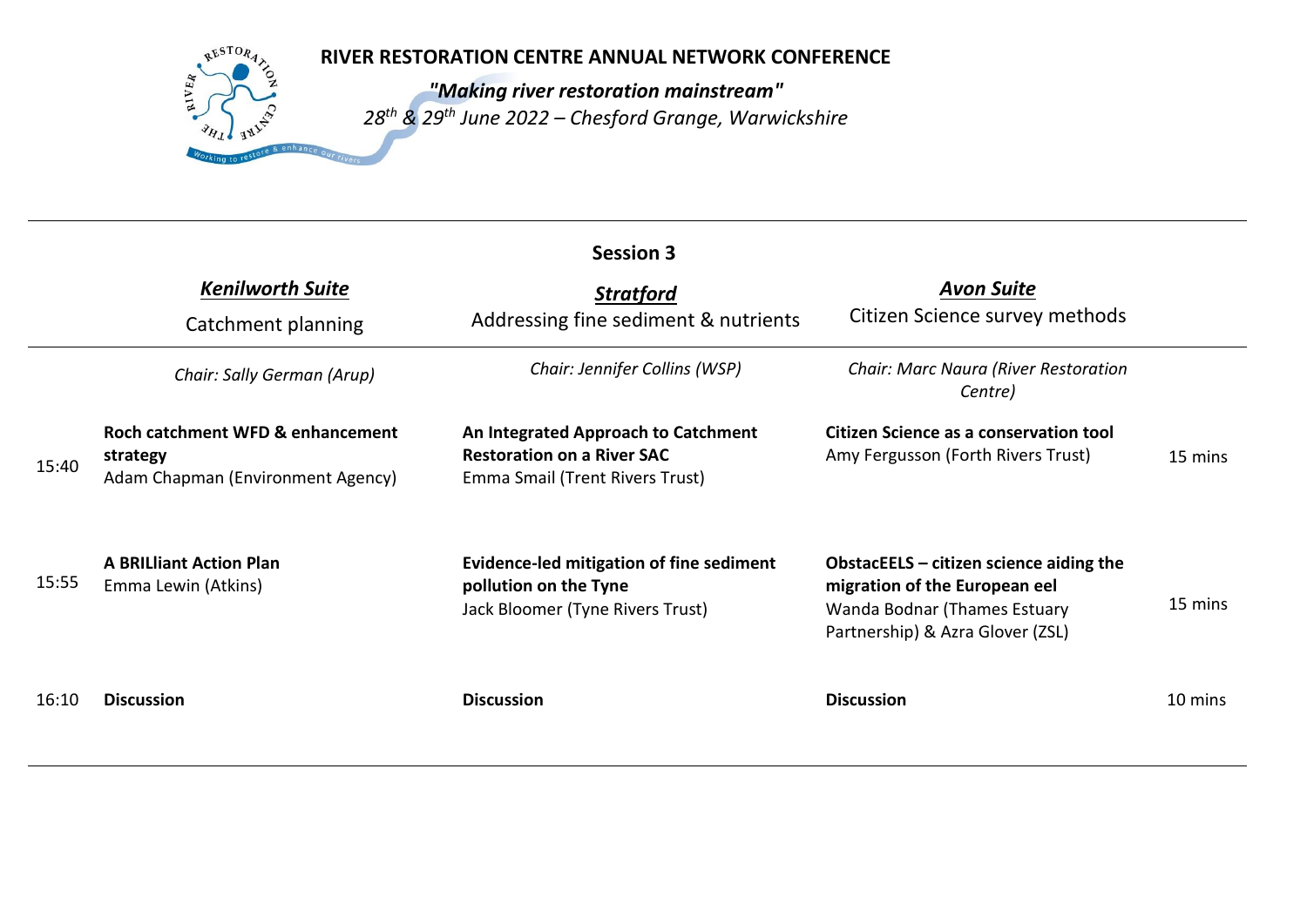RESTOR<sub>A</sub>

 $kIVER$ 

*"Making river restoration mainstream" 28th & 29th June 2022 – Chesford Grange, Warwickshire*

# **Session 3 – continued…**

| 16:20 | Delivering nature-based solutions to<br>catchment restoration<br>Mark Turner (Greater Manchester Combined<br>Authority)                             | Multiple benefits of river and wetland<br>restoration<br>Sarah Williams (Wessex Water)                   | East Anglia case study: Citizen RHS -<br>Hitting the Sweet Spot?<br>Jon Balaam (The Greensand Trust/Upper<br>& Bedford Ouse Catchment Partnership)                                                                                                                                                                                                                                                                    | 15 mins |
|-------|-----------------------------------------------------------------------------------------------------------------------------------------------------|----------------------------------------------------------------------------------------------------------|-----------------------------------------------------------------------------------------------------------------------------------------------------------------------------------------------------------------------------------------------------------------------------------------------------------------------------------------------------------------------------------------------------------------------|---------|
| 16:35 | A framework for prioritising river restoration<br>based on assessment of catchment pressures<br>& impacts<br>Josh Robins (River Restoration Centre) | Nature based solutions: innovative lake<br>restoration - Rostherne Mere<br>Ben Dugdale (Natural England) | Developing a collaborative approach to citizen<br>science river habitat monitoring and assessment:<br><b>Citizen River Habitat Survey (cRHS)</b><br>Marc Naura (River Restoration Centre), Mark<br>McLoughlin (Natural Resources Wales & Resilient<br>Greater Gwent Partnership), Caroline Matthews<br>(Blaenau Gwent County Borough Council & Resilient<br>Greater Gwent Partnership)<br>South East Wales case study | 15 mins |
|       |                                                                                                                                                     |                                                                                                          | Caroline Matthews (Blaenau Gwent County Borough<br>Council & Resilient Greater Gwent Partnership)                                                                                                                                                                                                                                                                                                                     |         |
| 16:50 | <b>Discussion</b>                                                                                                                                   | <b>Discussion</b>                                                                                        | <b>Discussion</b>                                                                                                                                                                                                                                                                                                                                                                                                     | 10 mins |
| 17:00 |                                                                                                                                                     | SHORT BREAK TO MOVE TO KEYNOTE SESSION                                                                   |                                                                                                                                                                                                                                                                                                                                                                                                                       | 10 mins |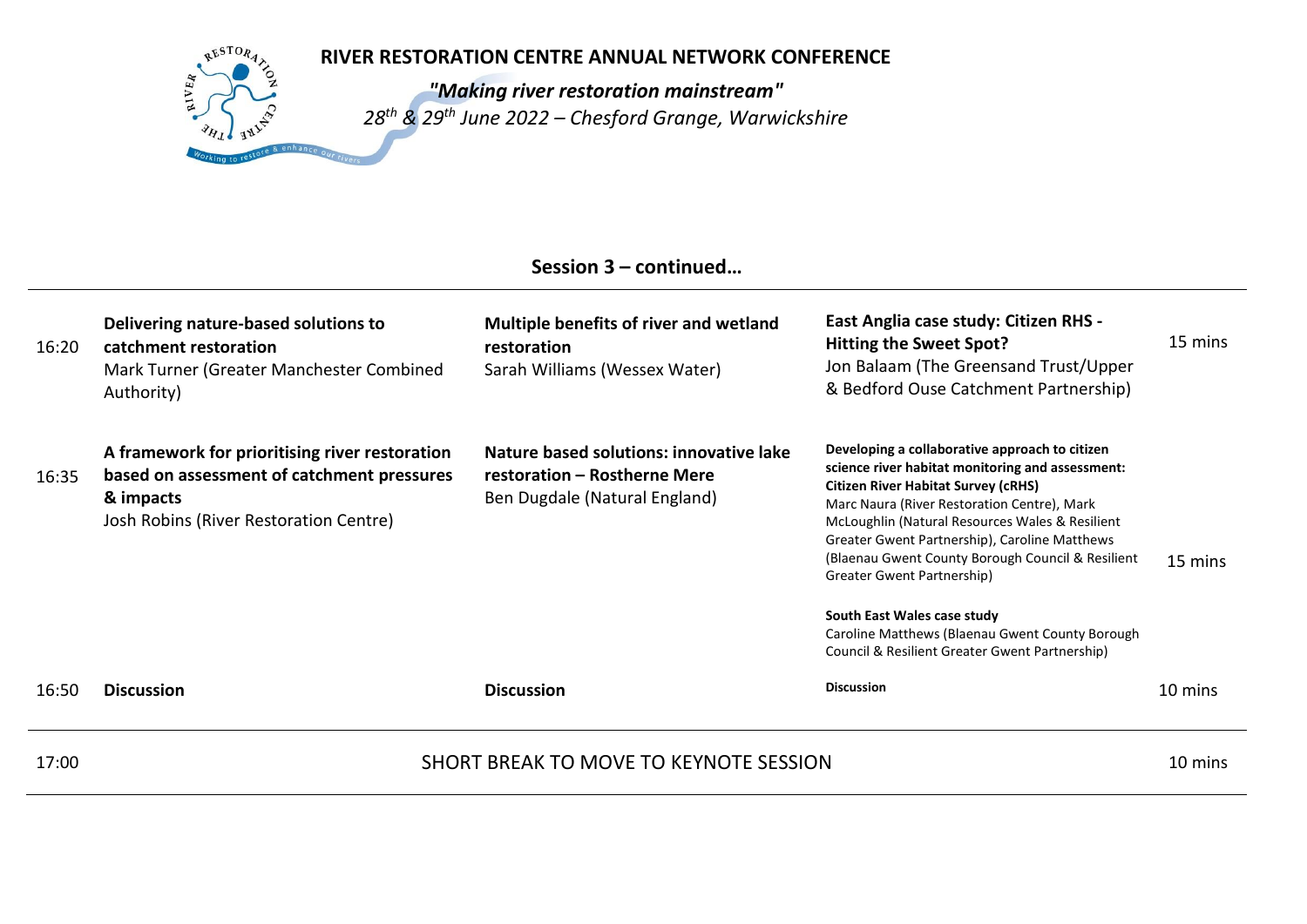

 *"Making river restoration mainstream" 28th & 29th June 2022 – Chesford Grange, Warwickshire*

# **Session 4**

# **KEYNOTE SESSION**

# *Kenilworth Suite*

### *Chair: Martin Janes (River Restoration Centre)*

| 17:10 | <b>Keynote Address</b><br><b>Professor David Sear (University of Southampton)</b>                       | 25 mins |
|-------|---------------------------------------------------------------------------------------------------------|---------|
| 17:35 | <b>Discussion</b>                                                                                       | 20 mins |
| 17:55 | Poster competition winner, final announcements and close<br>Martin Janes (the River Restoration Centre) | 5 mins  |
| 18:00 | END OF DAY 1                                                                                            |         |





**19:00 FOR 19:30 – UK RIVER PRIZE AWARDS DINNER** *Kennilworth Suite*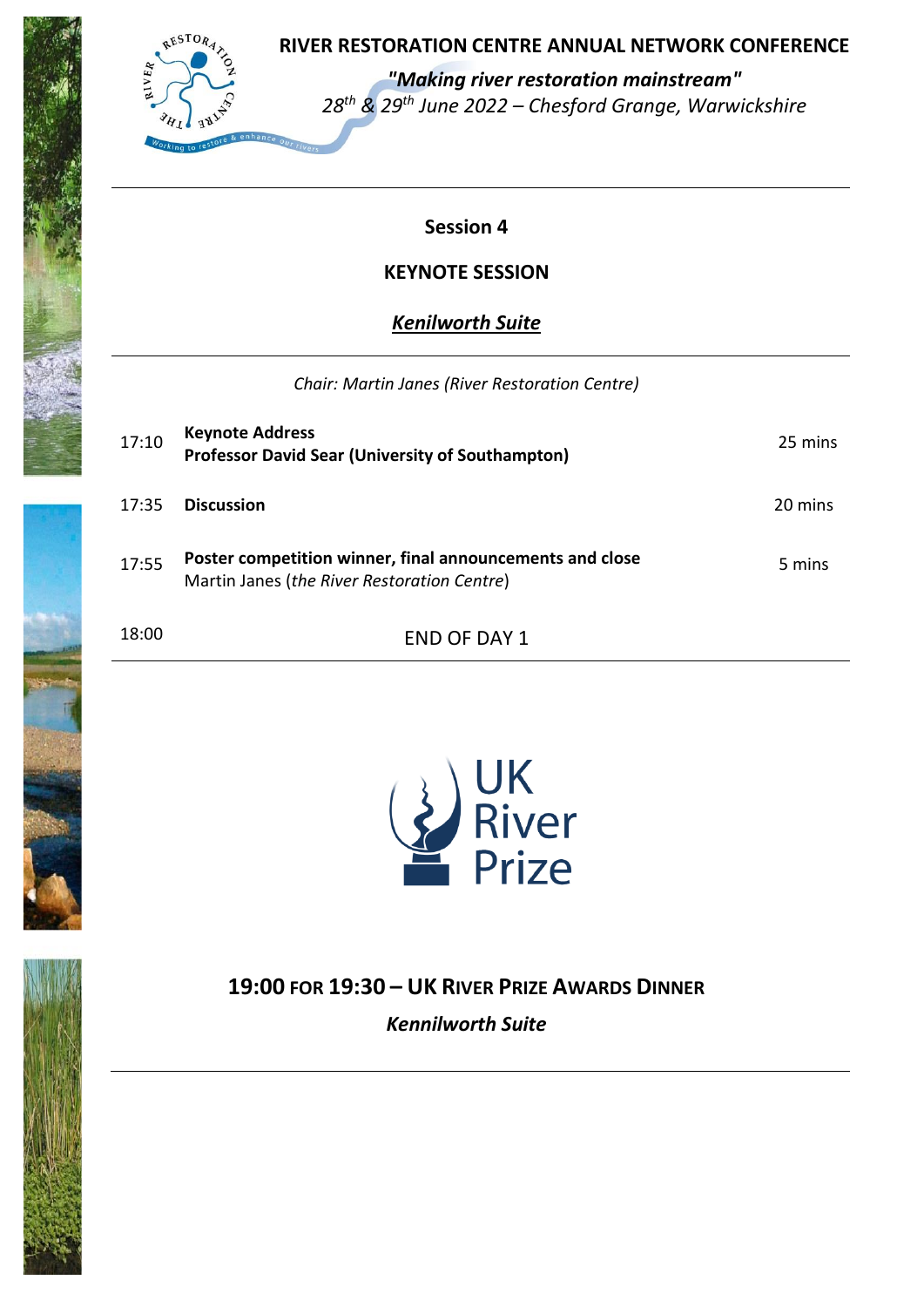

*"Making river restoration mainstream"*

*28th & 29th June 2022 – Chesford Grange, Warwickshire*

#### **DAY 2: - - -WEDNESDAY 29TH JUNE - - - Registration Opens at 08:30 Session 5** 09:00 CHOICE OF ONE SITE VISIT OR ONE SESSION 3.5 hours *Kenilworth Suite*  **A: Integrated land and water management:**  rivers and their connections to wider environmental and resource management *Avon Suite* **B: Co-delivering innovative solutions to catchment challenges** Facilitator: Robert Grabowski (Cranfield University) This workshop session will focus on the policy and regulatory landscape for environmental management is undergoing dramatic changes. As a river restoration and management community, we must incorporate them into our practice to enact positive change in river systems. We must also use this opportunity to highlight the wider importance of rivers to the environment and people. 'Ecosystem services' has helped to widen discussion beyond economic benefits and there has been great progress in demonstrating the social benefits, it can still be challenging to convince others that rivers truly matter. In this workshop, we will share knowledge to cocreate an up-to-date summary of the policy, regulatory and scientific dimensions to integrated land-water management to support river restoration. The end goal is to lay the groundwork for an open access publication aimed at environmental managers and practitioners **How does NFM fit into ELMS? David Brown (Environment Agency) Regenerative Land Management - A new way forward Felicia Rhodes (Arup)** Facilitator: Helena Soteriou (Thames Water) The water sector now constitutes a significant portion of the resources and funding available for river restoration work in the UK, so it is vital that water companies and river restoration practitioners work together effectively to deliver catchment-scale improvements. This presentation and discussion session will look at some of the challenges and opportunities associated with collaboration, as well as some of the innovative approaches to collectively delivering river restoration work across sectors. An example of this is Thames Water's 'smarter water catchments' initiative, using collaboration at all stages of the process, from agreeing objectives, understanding data, through to cocreation and co-delivery of solutions. A mixture of presentations and group discussions will be used to share experiences and practical guidance that will help participants overcome barriers within their own organisations and projects. **Facilitating Restoration at a catchment-wide scale through Collaboration: The Example of the Cheshire Hub Esther Taylor (United Utilities)** 12:30 **LUNCH EXECUTE EXECUTE EXECUTE EXECUTE EXECUTE EXECUTE EXECUTE EXECUTE EXECUTE EXECUTE EXECUTE EXECUTE**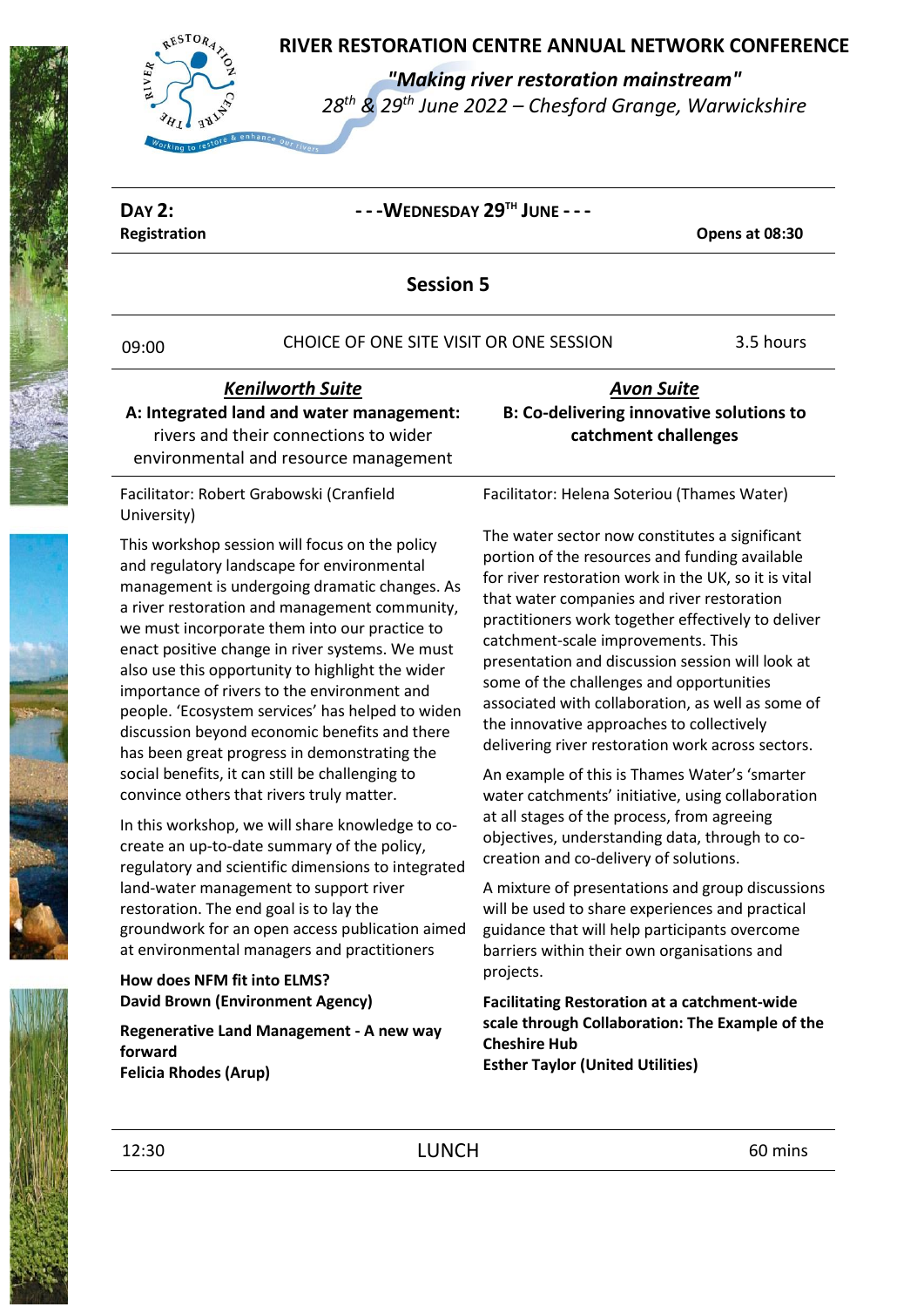

 *"Making river restoration mainstream" 28th & 29th June 2022 – Chesford Grange, Warwickshire*

# **Session 5**

09:00 CHOICE OF ONE SITE VISIT OR ONE SESSION 3.5 hours

## *Stratford* **C: Making the most of funding and investment opportunities**

Facilitators: Jenny Collins (WSP) & Josh Robins (River Restoration Centre)

This workshop will cover multiple funding streams that are likely to play a big part in how our river restoration objectives and goals are achieved. It will focus on:

- Defining suitable river restoration projects that fit funding opportunities and will deliver against project partner aspirations.
- How to develop 'investment ready' river restoration projects – advice and guidance from experience.
- Identifying a range of green finance, funds and opportunities – e.g. net gain, National Highways, blended funding, Nature for Climate tree planting.

Participants will hear from presenters that will provide details on new funding opportunities as well as case studies of their application. There will also be discussion sessions where participants can share their experiences and suggest ideas to overcome challenges associated with funding for river restoration.

#### **The NFM Fund – a novel way to reduce flood risk on motorways and trunk roads Marc Huband (Atkins)**



12:30 **LUNCH** 60 mins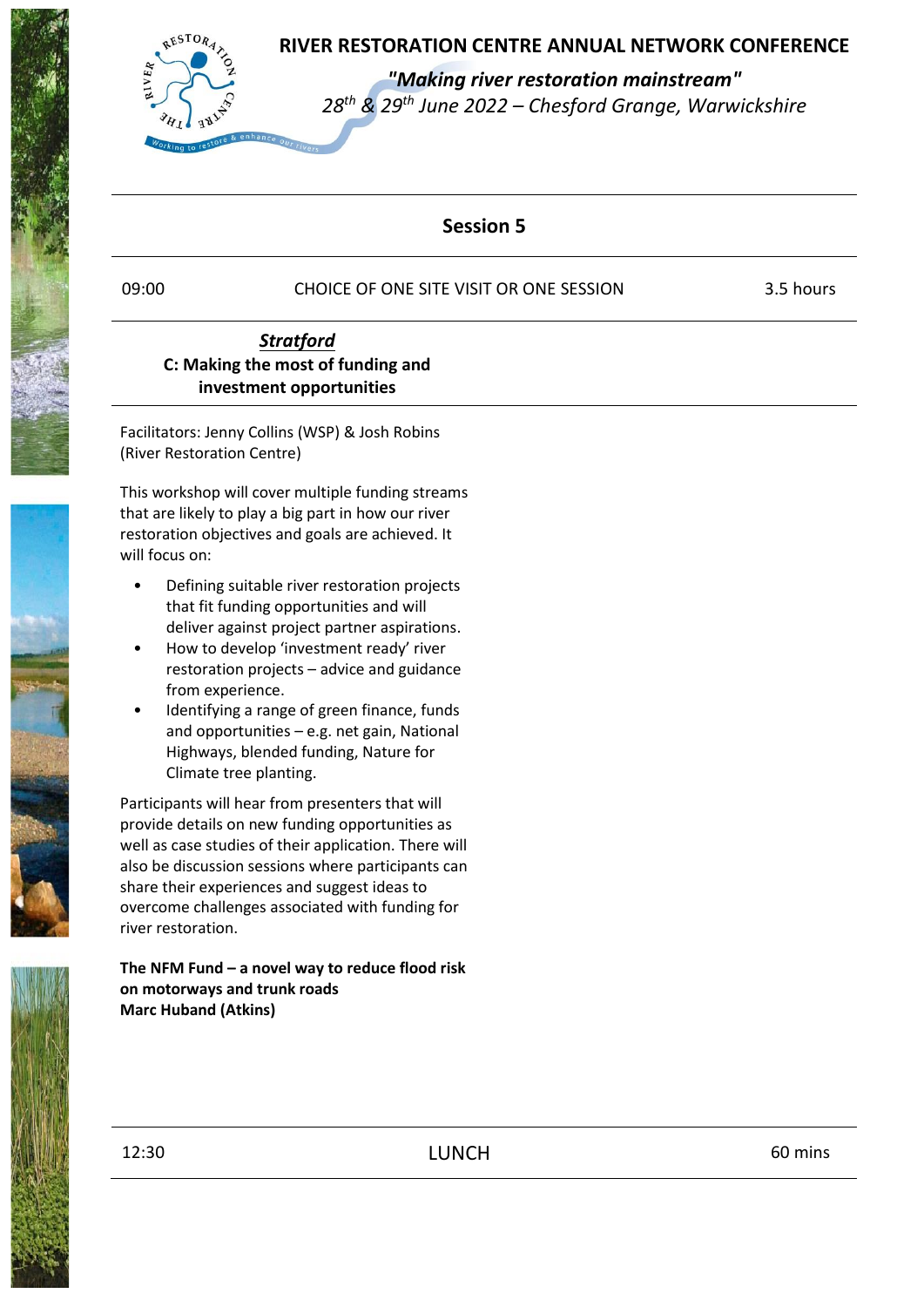

 *"Making river restoration mainstream" 28th & 29th June 2022 – Chesford Grange, Warwickshire*

### **Session 5**

#### 09:00 CHOICE OF ONE SITE VISIT OR ONE SESSION 3.5 hours

### **Site visit 1: Blyth Mill rural wetland restoration**

Facilitator: Warwickshire Wildlife Trust

As part of a multi-year project on the river Blythe, funded by the European Agricultural Fund for Rural Development (EAFRD) Water Environment Grant, Blythe Mill has been a key site for large-scale conservation works on species-poor floodplain to create wetland scrapes and wet meadow areas. One of the main targets of these ongoing works has been to make the site more attractive to wintering waders. The project involved the creation of 10 scrapes and inset floodplain feature, which generated 5000m cubed of spoil which was removed from the floodplain. The site was seeded with a wet meadow seed mix. We also planted several thousand plug plants of wetland perennial plants around the scrapes and planted trees along the river. The project involved close collaboration between the Environment Agency, Natural England, Tame Valley Wetlands (Warwickshire Wildlife Trust), Land owner, tenant, designer, contractor and volunteers. Blythe Mill is one of six main sites for improvement along the River Blythe SSSI, and works over the past 3 years have contributed to improving the river for biodiversity and create more attractive places for people to access nature.

### **Site visit 2: Kingshurst Brook renaturalisation project**

Facilitator: Warwickshire Wildlife Trust

The Kinghurst Brook is an urbanised tributary of the River Cole at Meriden Park, Solihull. In April 2017, Solihull Metropolitan Council began work to restore a disused amenity boating lake in Meriden Park, which had been created by placing a large weir on Kingshurst Brook. Over time, the lake had silted up resulting in low water oxygen levels and a strong hydrogen sulphide smell. While this work narrowed the lake, lowered the weir and increased water velocity, it was not enough to prevent silt deposition and boost oxygenation, thus further restoration was needed. In September 2021, as part of the Love Your River Cole project, Warwickshire Wildlife Trust and partners completed a second phase restoration of the Kingshurst Brook, with the aim of creating a wellfunctioning stream channel and transform the former lake into a range of habitats to support enhanced biodiversity. Interventions involved the creation of wetland features, installation of riffles and cobble ramp to improve fish passage, installation of Natural Flood Management features and the removal of a substantial amount of rubbish from around the site. The improvements to the river, as well as the installation of a dipping platform on the restored lake, also enhanced the park for local residents and visitors, creating a more aesthetically pleasing area to access and connect with nature.



12:30 **LUNCH** 60 mins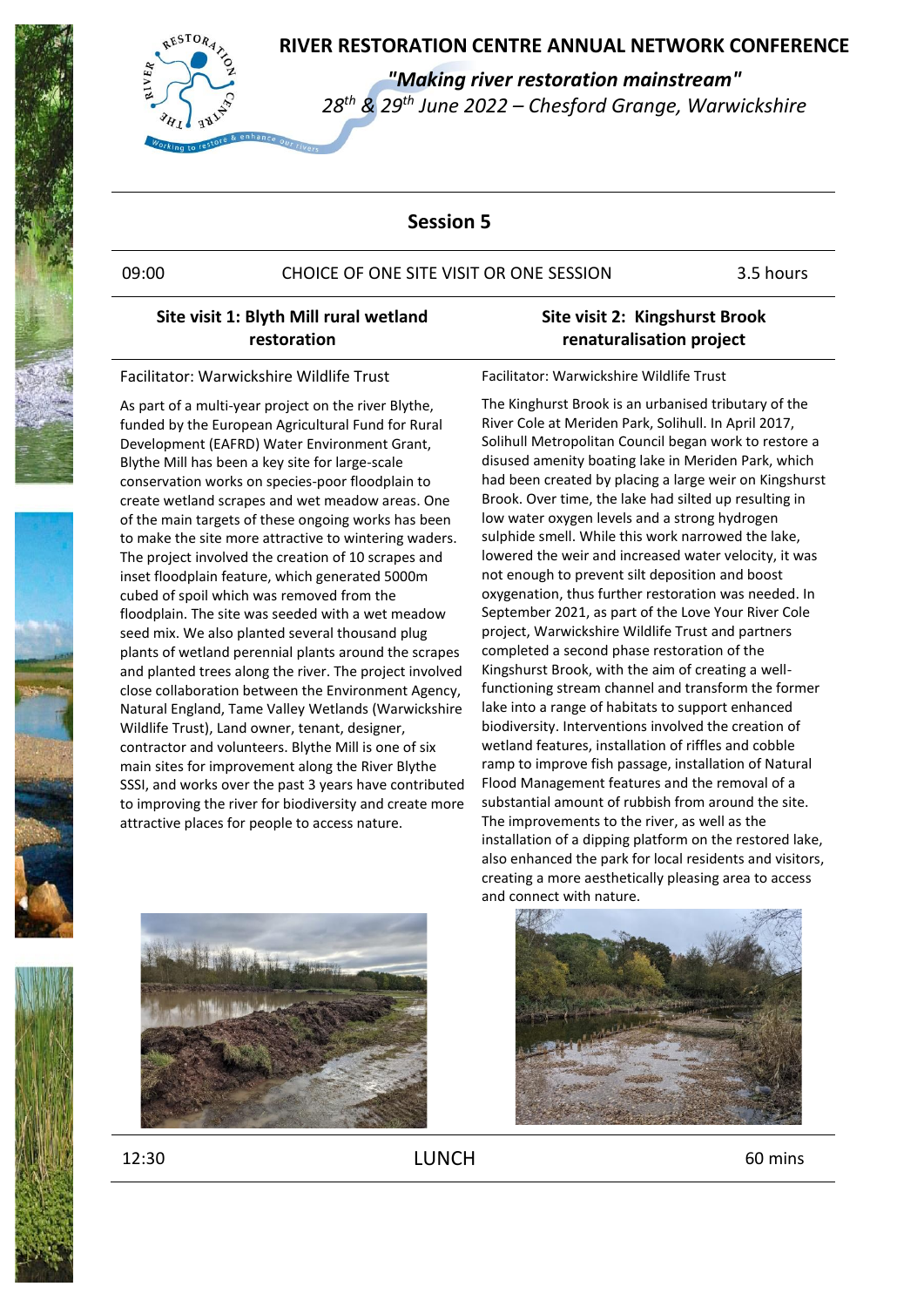

# **RIVER RESTORATION CENTRE 22<sup>ND</sup> ANNUAL NETWORK CONFERENCE**

*"Making river restoration mainstream" 28th & 29th June 2022 – Chesford Grange, Warwickshire*

| <b>Session 6</b> |                                                                                                                                                                                |                                                                                                                                            |                                                                                                                                                                |         |
|------------------|--------------------------------------------------------------------------------------------------------------------------------------------------------------------------------|--------------------------------------------------------------------------------------------------------------------------------------------|----------------------------------------------------------------------------------------------------------------------------------------------------------------|---------|
|                  | <b>Kenilworth Suite</b>                                                                                                                                                        | <b>Stratford</b>                                                                                                                           | <b>Avon Suite</b>                                                                                                                                              |         |
|                  | Assessing the impact of Natural<br><b>Flood Management</b>                                                                                                                     | Gravel movement in rivers                                                                                                                  | Tools & guidance for river<br>restoration                                                                                                                      |         |
|                  | Chair: Mike Norbury (Mott MacDonald)                                                                                                                                           | Chair: George Heritage (Dynamic Rivers)                                                                                                    | Chair: Jo Cullis (River Restoration Centre)                                                                                                                    |         |
| 13:30            | Assessing the use of earth bunds as<br><b>Natural Flood Management features</b><br>Jeremy Teale (Durham University)                                                            | <b>Sustainable Sediment Management at</b><br>Thornton-le-Dale, North Yorkshire<br>Neil Williams (AECOM)                                    | National Culverts Study - Assessing<br>forestry watercourse crossings in<br><b>Wales</b><br>Victoria Smith (Arup), Rhodri Thomas<br>(Arup) & Oliver Lowe (NRW) | 15 mins |
| 13:45            | Landwise NFM - Englefield Estate<br>evaluating the efficiency of leaky barriers<br>for NFM<br>Ryan Jennings (JBA Consulting) & Gabby<br>Powell (University of Reading/Stantec) | <b>Torridge Gravel Augmentation Project - A Rock</b><br>'n' Roll Approach to River Restoration<br>Peter Brunner (Royal HaskoningDHV)       | The CIRIA natural flood management<br>manual: measures to restore river-<br>floodplain connectivity<br>Matt Ross (Mott MacDonald)                              | 15 mins |
| 14:00            | The journey of delivering NFM in a large<br>catchment<br>Ed Byers (South East Rivers Trust)                                                                                    | Effective and sustainable river restoration: 4D<br>monitoring of a large upland gravel-bed river<br>Neil Entwistle (University of Salford) | An Ecological Network Tool for the<br><b>North West River Basin District</b><br>Lorna Drake (Natural England)                                                  | 15 mins |
| 14:15            | <b>Discussion</b>                                                                                                                                                              | <b>Discussion</b>                                                                                                                          | <b>Discussion</b>                                                                                                                                              | 15 mins |
| 14:30            |                                                                                                                                                                                | SHORT BREAK TO MOVE TO FINAL SESSION                                                                                                       |                                                                                                                                                                | 10 mins |